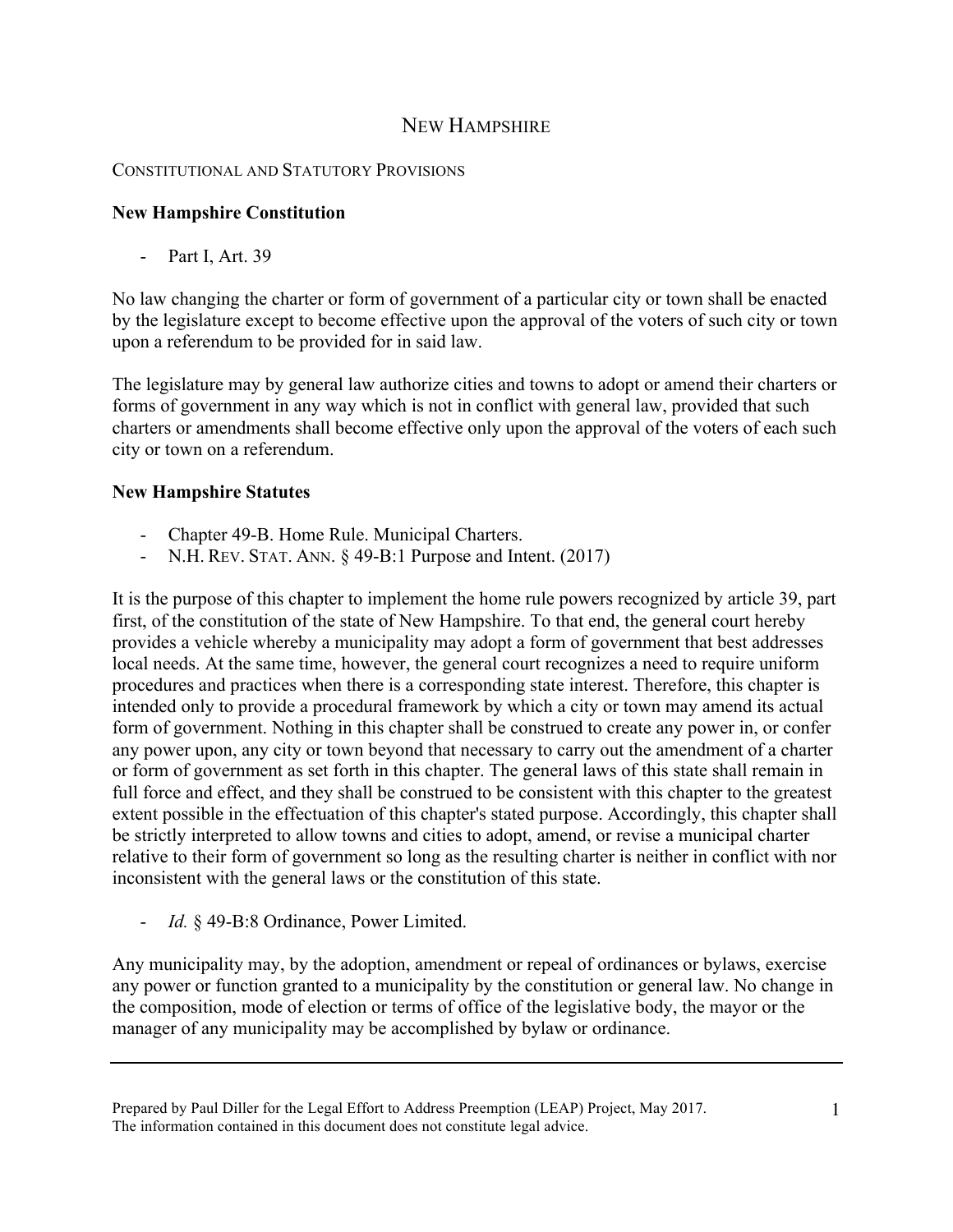#### HOME RULE STRUCTURE, INCLUDING LACK OF IMMUNITY FROM STATE PREEMPTION

New Hampshire's constitutional provision regarding local power is not self-executing with respect to fiscal, regulatory, or personnel powers.<sup>1</sup> Rather, the goal of the amendment was to give municipalities the prerogative to choose one of the statutorily specified forms of government.<sup>2</sup> N.H. REV. STAT. ANN. chapter 49-B helps implement the constitutional provision by specifying in more detail the forms of government a municipality may choose to best meet its local needs.<sup>3</sup> This legislation "provides the statutory framework through which cities and towns may amend their actual forms of government, and grants them the power necessary to carry out such changes."<sup>4</sup> New Hampshire courts have warned, however, that the constitutional authority supporting chapter 49-B "in no way provides or suggests that the towns, cities or other subdivisions of this State should have the right to exercise supreme legislative authority."<sup>5</sup> The statute expressly provides that its provisions "shall be strictly interpreted to allow towns and cities to adopt, amend, or revise a municipal charter relative to their form of government so long as the resulting charter is neither in conflict with nor inconsistent with the general laws or the constitution of this state."<sup>6</sup>

New Hampshire "[t]owns are merely subdivisions of the State and have only such powers as are expressly or impliedly granted to them by the legislature."<sup>7</sup> Powers received by municipalities under chapter N.H.R.S.A. 49-B are granted by the legislature and thus come within the doctrine of plenary control by the legislature over municipalities unless limited by constitutional provision.8 New Hampshire, therefore, has been characterized as a Dillon's Rule state even if it grants a limited form of structural home rule.<sup>9</sup>

It is well-settled in New Hampshire that towns cannot regulate a field that has been preempted by the State.<sup>10</sup> In New Hampshire, the preemption doctrine flows from the principle that municipal legislation is invalid if it is repugnant to, or inconsistent with, State law.<sup>11</sup> Thus, preemption will occur when local legislation either expressly contradicts a statute or otherwise runs counter to the legislative intent underlying a statutory scheme.<sup>12</sup> Courts may find implied preemption when the

 $\frac{1}{1}$ <sup>1</sup> Harriman v. City of Lebanon, 122 N.H. 477,481, 446 A.2d 1158, 1160 (1982).

<sup>2</sup> Opinion of the Justices, 145 N.H. 680, 683, 765 A.2d 706, 708 (2001)

<sup>&</sup>lt;sup>3</sup> See Girard v. Town of Allenstown, 121 N.H. 268, 272, 428 A.2d 488, 491 (1981).<br>
<sup>4</sup> Harriman, 122 N.H. at 481, 446 A.2d at 1160 (1982).<br>
<sup>5</sup> Id. at 482, 446 A.2d at 1160.<br>
<sup>6</sup> N.H. REV. STAT. ANN. § 49-B:1 (2017).

 $7$  Town of Hooksett v. Baines, 148 N.H. 625, 628, 813 A.2d 474, 477 (2002) (quoting Public Serv. Co. v. Town of Hampton, 120 N.H. 68, 71, 411 A.2d 164, 166 (1980)). <sup>8</sup>

Hobart v. Duvall, 112 N.H. 420, 422, 297 A.2d 667, 669 (1972).

<sup>&</sup>lt;sup>9</sup> *E.g.*, Katherine Garvey, *Legal Consequences of Adopting New Floodplains Maps in New Hampshire*, 43 Envtl. L. Rptr. News & Analysis 10564 (July 2013) (characterizing New Hampshire as a Dillon's Rule state).

<sup>&</sup>lt;sup>10</sup>Town of Salisbury v. New England Power Co., 121 N.H. 983, 985, 437 A.2d 281, 282-83 (1981).<br><sup>11</sup> Casico v. City of Manchester, 142 N.H. 312, 315, 702 A.2d 302, 303-04 (1997).<br><sup>12</sup> Id